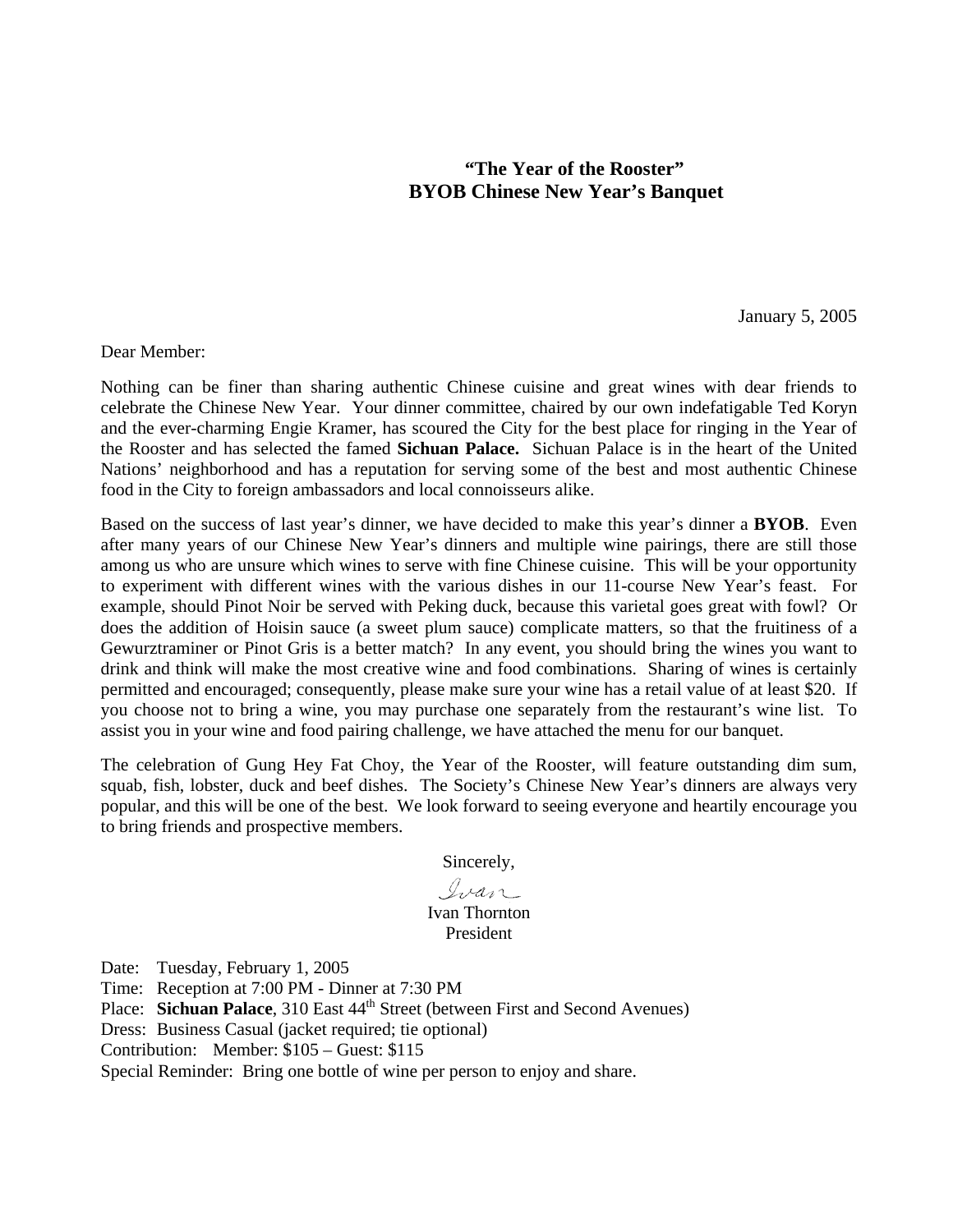#### **THE WINE AND FOOD SOCIETY, INC., NEW YORK**

**Meeting #1045 RESERVATION FORM Tuesday, February 1, 2005** 

#### **BYOB CHINESE NEW YEAR'S FEAST AT SICHUAN PALACE**

**Member Name(s)** \_\_\_\_\_\_\_\_\_\_\_\_\_\_\_\_\_\_\_\_\_\_\_\_\_\_\_\_\_\_\_\_\_\_\_\_\_\_\_\_\_\_\_\_\_\_\_\_\_\_\_\_\_\_\_\_\_\_\_\_\_\_\_\_\_\_\_\_\_\_\_\_ Guest Name(s) **Member(s): # @ \$105.00 \_\_\_\_\_\_\_\_\_\_\_\_\_** 

**Guest(s):** #  $\omega$  \$115.00

#### **ONLY MEMBERS WHO HAVE PAID THEIR 2004-2005 DUES MAY MAKE A RESERVATION.**

**Members and Prospective Members will be given preference up to MONDAY, January 24**. After that date, guests will be accepted in the order in which their reservations were received.

To make a reservation, please go online to www.wfsny.org and complete the process electronically. You may pay with a Visa or MasterCard, or you may mail a check to the office.

**Or** if you prefer, you still may e-mail **geri@wfsny.org** or send a fax to **(212) 297-0444** to reserve your place. Please indicate your address and telephone number below. THANK YOU!

If you pay by check, it **must** be received at the office within **4 days** of your e-mail or fax.

Address: \_\_\_\_\_\_\_\_\_\_\_\_\_\_\_\_\_\_\_\_\_\_\_\_\_\_\_\_\_\_\_\_\_\_\_\_\_\_\_\_\_\_\_\_\_\_\_\_\_\_\_\_\_\_\_\_\_\_\_\_\_\_\_\_\_\_\_\_\_\_\_\_\_\_\_\_\_\_\_\_

Telephone: \_\_\_\_\_\_\_\_\_\_\_\_\_\_\_\_\_\_\_\_\_\_\_\_